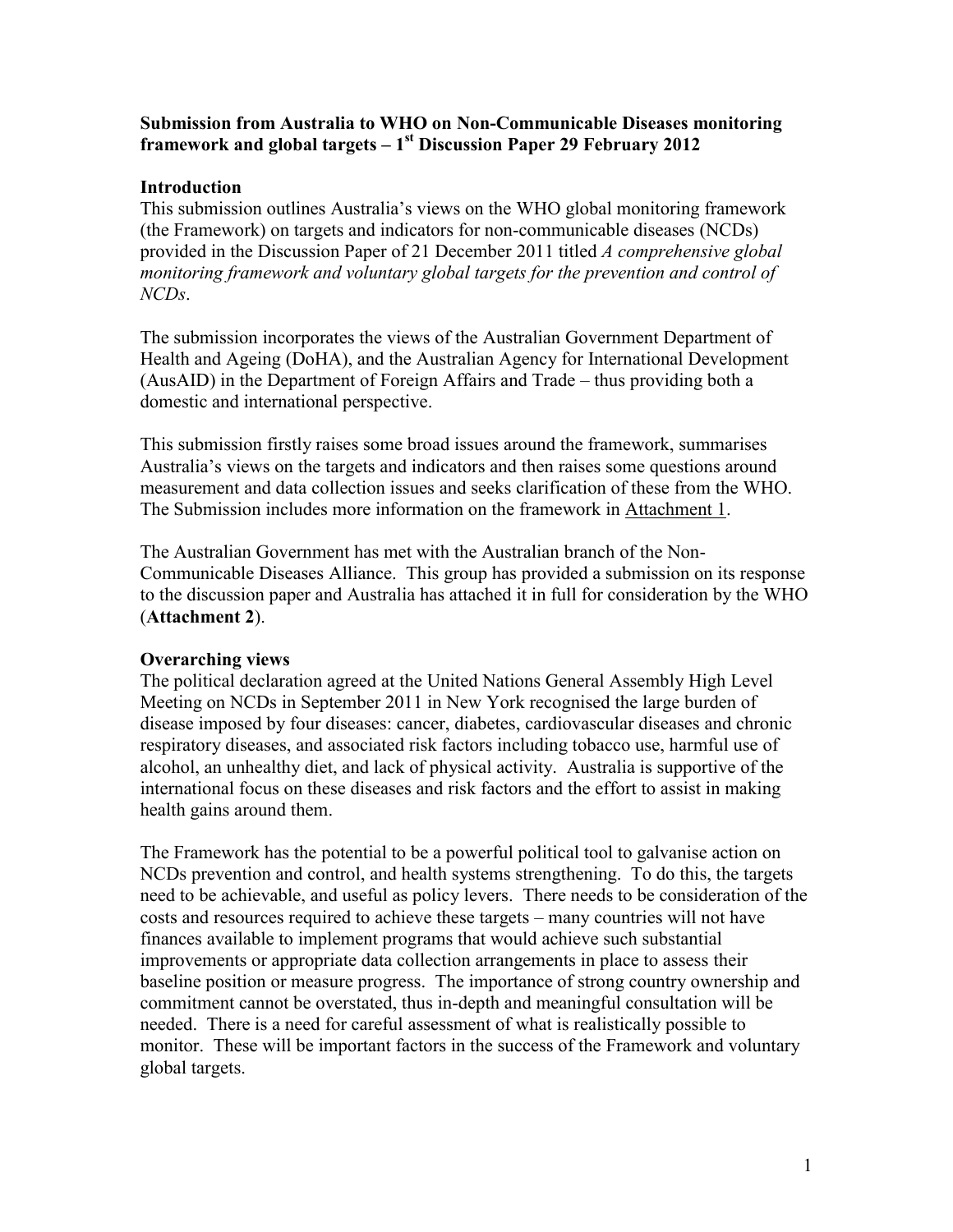More guidance is required by the WHO on how the global targets and indicators will be adapted to a country context. The targets do not recognise differences in the disease burden and prevalence of risk factors across various countries. The position of some developing countries, where NCDs are increasing, is very different from many developed countries, which have seen high rates of NCDs for a sustained period. If the targets are not realistic and measurable for developing countries, we risk undermining the NCDs response. The targets should recognise that in many developing countries a double burden of both communicable and non-communicable diseases exists. The indicators should also be disaggregated using relevant stratifiers such as gender and age.

The Framework would be strengthened if there were a more balanced mix of disease burden measures, measures of the policy environment / political commitment and health systems measures. The WHO Global Status Report on NCDs represented a good starting point for the Framework. The report lists the three major components of NCD surveillance as being: a) monitoring exposures (risk factors); b) monitoring outcomes (morbidity and disease-specific mortality); and c) assessing health system capacity and response, which also includes national capacity to prevent NCDs.

Table 1 summarises Australia's view on the proposed targets and indicators and more information is provided at **Attachment 1**.

| Target <sup>1</sup>                     | <b>Target</b><br>Feasibility <sup>2</sup>                                         | Indicator validity <sup>3</sup> | Approach<br>Feasibility <sup>4</sup>                                         | Measurement <sup>5</sup>                                                       |
|-----------------------------------------|-----------------------------------------------------------------------------------|---------------------------------|------------------------------------------------------------------------------|--------------------------------------------------------------------------------|
| <b>Mortality</b><br>from<br><b>NCDs</b> | Possible, but<br>very<br>challenging<br>due to<br>progress<br>already<br>achieved | No concerns                     | No concerns                                                                  | Many challenges<br>with mortality<br>data                                      |
| <b>Diabetes</b>                         | Possible, but<br>challenging<br>due to trends<br>in diabetes<br>prevalence        | May have concerns               | Some concerns<br>- limited<br>success with<br>these<br>approaches to<br>date | Some concerns<br>assuming self<br>reported data on<br>diagnosis<br>prevalence. |
| <b>Tobacco</b>                          | Likely                                                                            | No concerns                     | No concerns                                                                  | No concerns<br>assuming self-<br>reported data                                 |

**Table 1: Australia's views on targets and indicators**

 $\overline{a}$ 

As described on p.11 of discussion paper dated 21 Dec 2011.

<sup>2</sup> Likelihood of the target being met by Australia.

<sup>&</sup>lt;sup>3</sup> The degree to which the indicator may be suitable.

<sup>&</sup>lt;sup>4</sup> Ability of mechanisms to achieve the target.

<sup>&</sup>lt;sup>5</sup> Whether technique of measurement exists.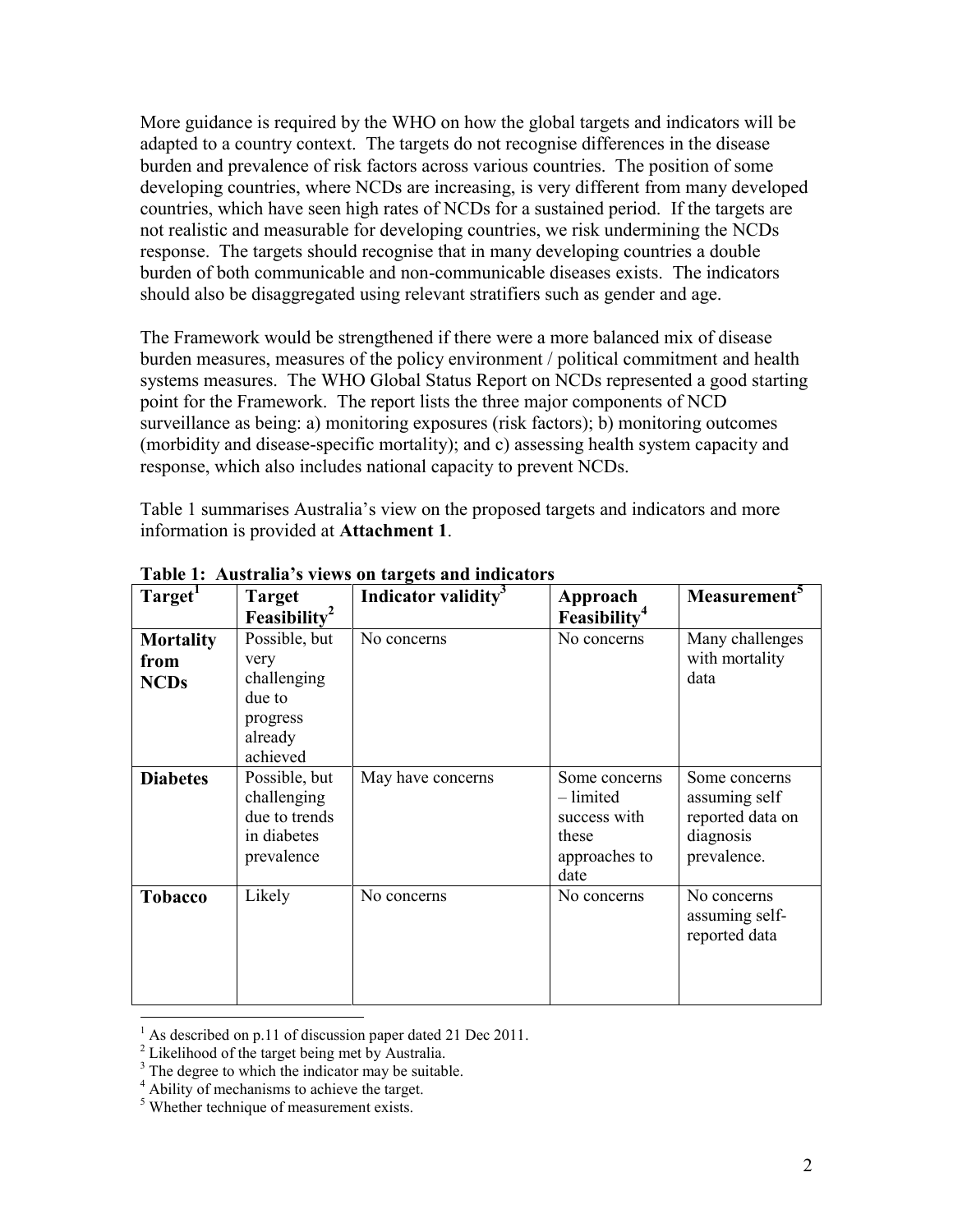| <b>Alcohol</b>                            | Unlikely $-$<br>Australia's<br>current APC<br>is relatively<br>stable and is<br>not expected<br>to<br>significantly<br>decline | Significant concerns -<br>APC does not reflect risk<br>of NCDs.<br>A measure of long term<br>harmful use of alcohol is<br>preferred. | Significant<br>concerns –<br>support from<br>jurisdictions,<br>public, industry<br>and other<br>stakeholders<br>will take time.                                                        | Significant<br>$concerns - APC$<br>can be misleading<br>and difficult to<br>compare over<br>time or between<br>members |
|-------------------------------------------|--------------------------------------------------------------------------------------------------------------------------------|--------------------------------------------------------------------------------------------------------------------------------------|----------------------------------------------------------------------------------------------------------------------------------------------------------------------------------------|------------------------------------------------------------------------------------------------------------------------|
| <b>Salt</b>                               | Unlikely                                                                                                                       | No concerns                                                                                                                          | Some concerns<br>- progress has<br>been made in<br>voluntary<br>reformulation<br>but public<br>awareness<br>campaigns are<br>less successful                                           | Significant<br>concerns with<br>collection of 24<br>hour urinary<br>sodium data from<br>a representative<br>sample     |
| Hyper-<br>tension                         | Possible                                                                                                                       | No concerns                                                                                                                          | Some concerns<br>- medication<br>and lifestyle<br>interventions<br>can be<br>effective,<br>however,<br>persistence with<br>these measures<br>by individuals<br>is poor world-<br>wide. | Some concerns -<br>Australia has only<br>recently begun<br>collecting<br>measured data for<br>this indicator.          |
| <b>Obesity</b>                            | Possible                                                                                                                       | No concerns                                                                                                                          | Significant<br>concerns –<br>agree that<br>evidence for<br>effective<br>interventions is<br>limited                                                                                    | No concerns                                                                                                            |
| <b>Prevention</b><br><b>CVD</b><br>events | Possible                                                                                                                       | Some concerns due to<br>complexity                                                                                                   | Some concerns<br>due to expense<br>and poor rates<br>of persistence<br>with medication<br>management.                                                                                  | Some concerns<br>due to the lack of<br>data for this<br>indicator                                                      |
| Cervical<br>Screening                     | Likely                                                                                                                         | No concerns                                                                                                                          | No concerns                                                                                                                                                                            | No concerns                                                                                                            |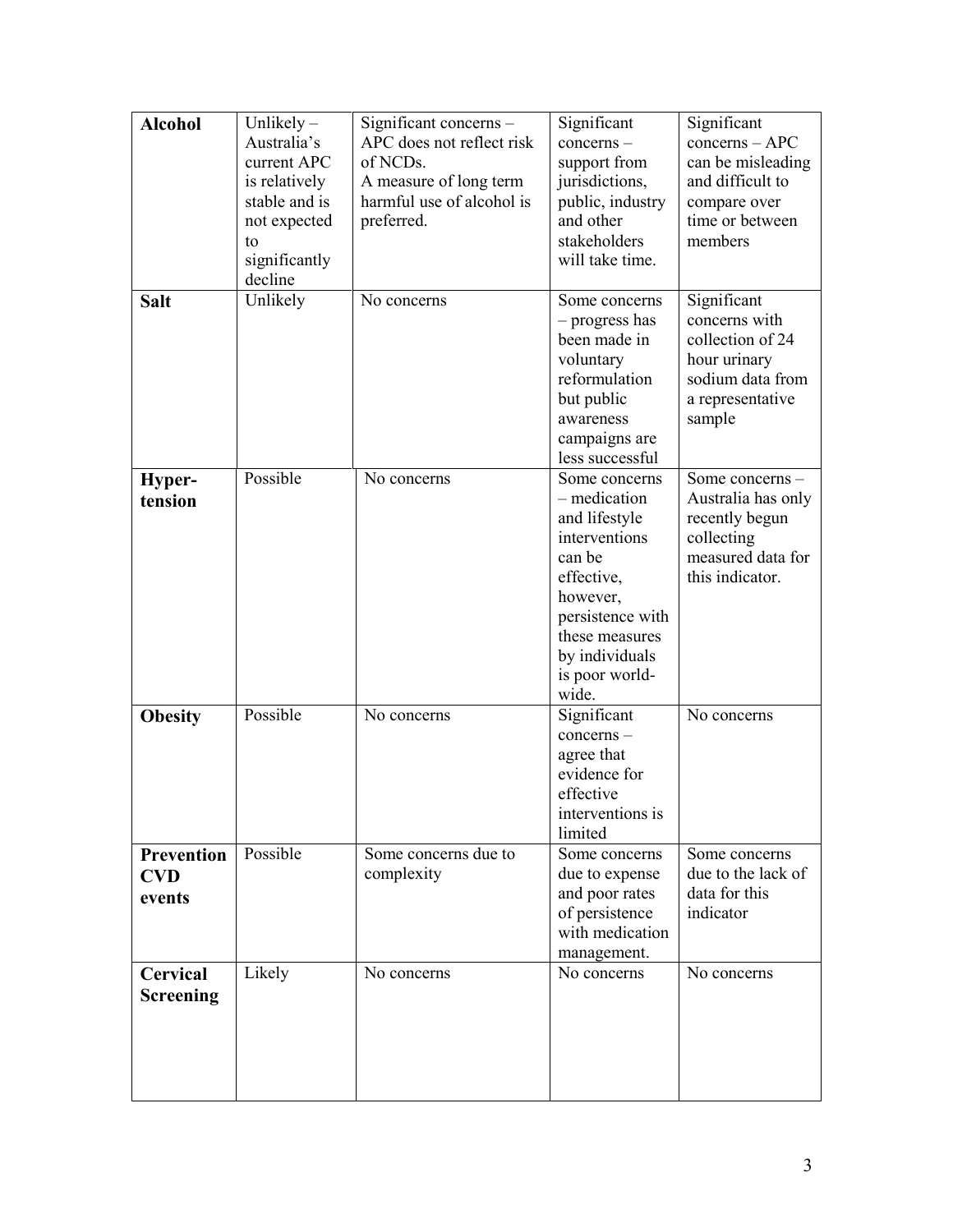| <b>Trans-fats</b>           | Unlikely | Some concerns due to<br>approach.                              | Some concerns,<br>elimination<br>requires<br>legislation, it<br>would be more<br>feasible to<br>replace<br>'elimination'<br>with | No concerns |
|-----------------------------|----------|----------------------------------------------------------------|----------------------------------------------------------------------------------------------------------------------------------|-------------|
|                             |          |                                                                | 'reduction'.                                                                                                                     |             |
| Physical<br><b>Activity</b> |          | Recommend consideration of inclusion of a new target/indicator |                                                                                                                                  |             |

The positions noted in the table are subject to confirming some issues (outlined below) on the WHO's methodology.

## **Measurement questions**

Australia has a number of questions and observations about how the targets will be measured.

In particular, it is not clear if the WHO intends that the targets will apply to all participating countries or if they will be measured as an aggregated average of the performance of participating countries. The discussion paper indicates that targets would be adapted to meet country-specific issues and needs for indicators and targets (page 4). Australia seeks clarification on these issues.

#### **Target feasibility and selection**

There would appear to be a level of inconsistency within the targets in that some are likely to be achievable in many countries, some appear very ambitious and some may be unattainable.

Further discussion may be warranted around whether it is intended that some target areas are prioritised over others. Further, if it is intended, then it would be helpful to examine which targets should be prioritised. If this is not intended, consideration should be given to targets which are similarly attainable or ambitious.

In setting targets, recognition needs to be given to the different approaches to public health and the prioritisation of issues that can occur within countries. Gains are usually more achievable when there is targeted effort on specific health concerns rather than addressing multiple issues at the same time.

The rationale for several of the targets draws on the experiences of countries in the  $5<sup>th</sup>$  or  $10<sup>th</sup>$  percentile. It may not be feasible for those countries to continue to make gains at the levels sought, as these countries are now targeting their efforts to those populations that continue to experience poor health outcomes for the target diseases and risk factors, that is, populations which have more intractable health behaviours or risk factors. It may also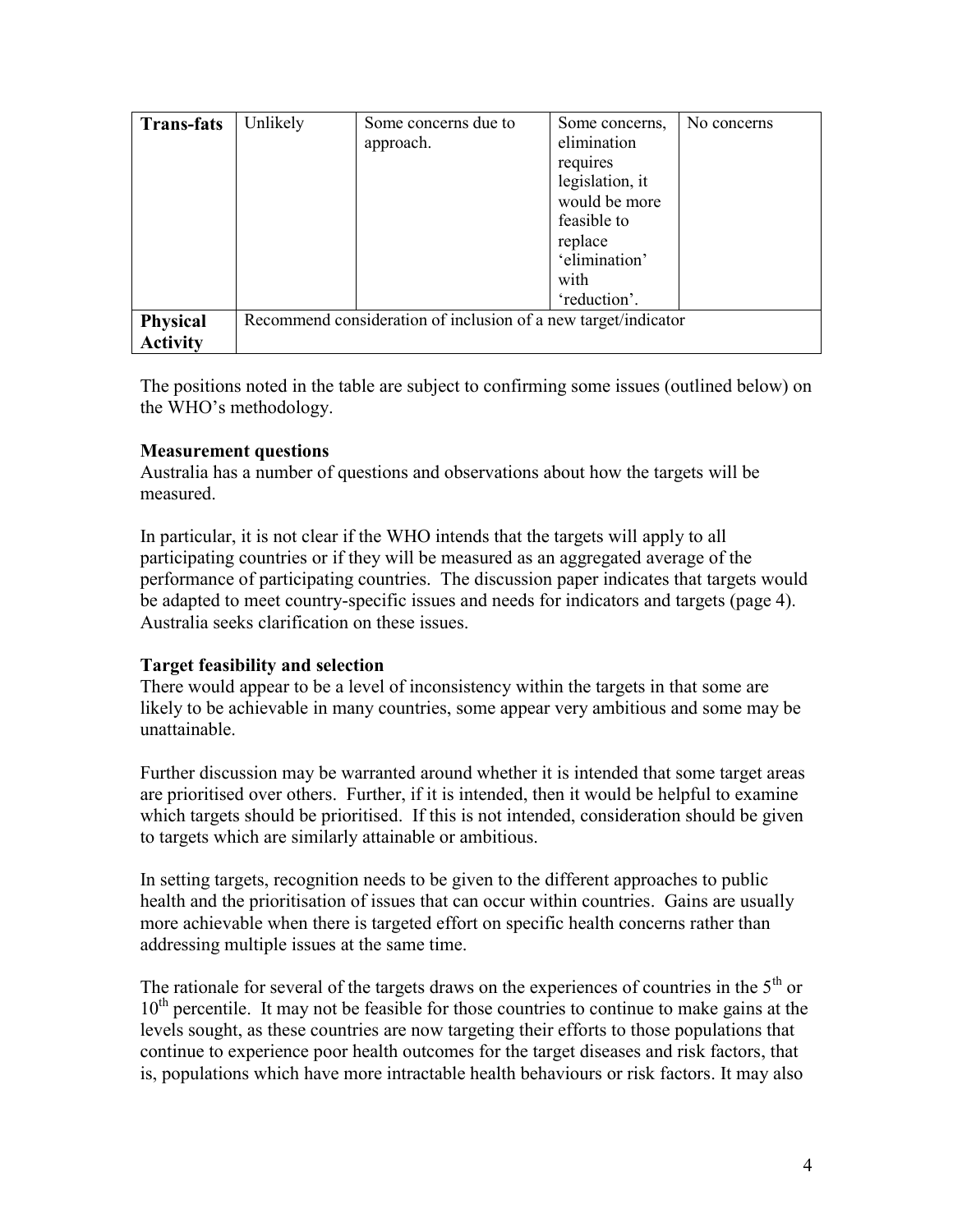be difficult for countries with less developed health systems to achieve the targets set by the highest performers.

# **Physical Activity Indicator**

Australia strongly supports consideration of the inclusion of a target or indicator on physical activity, given its impact on health outcomes.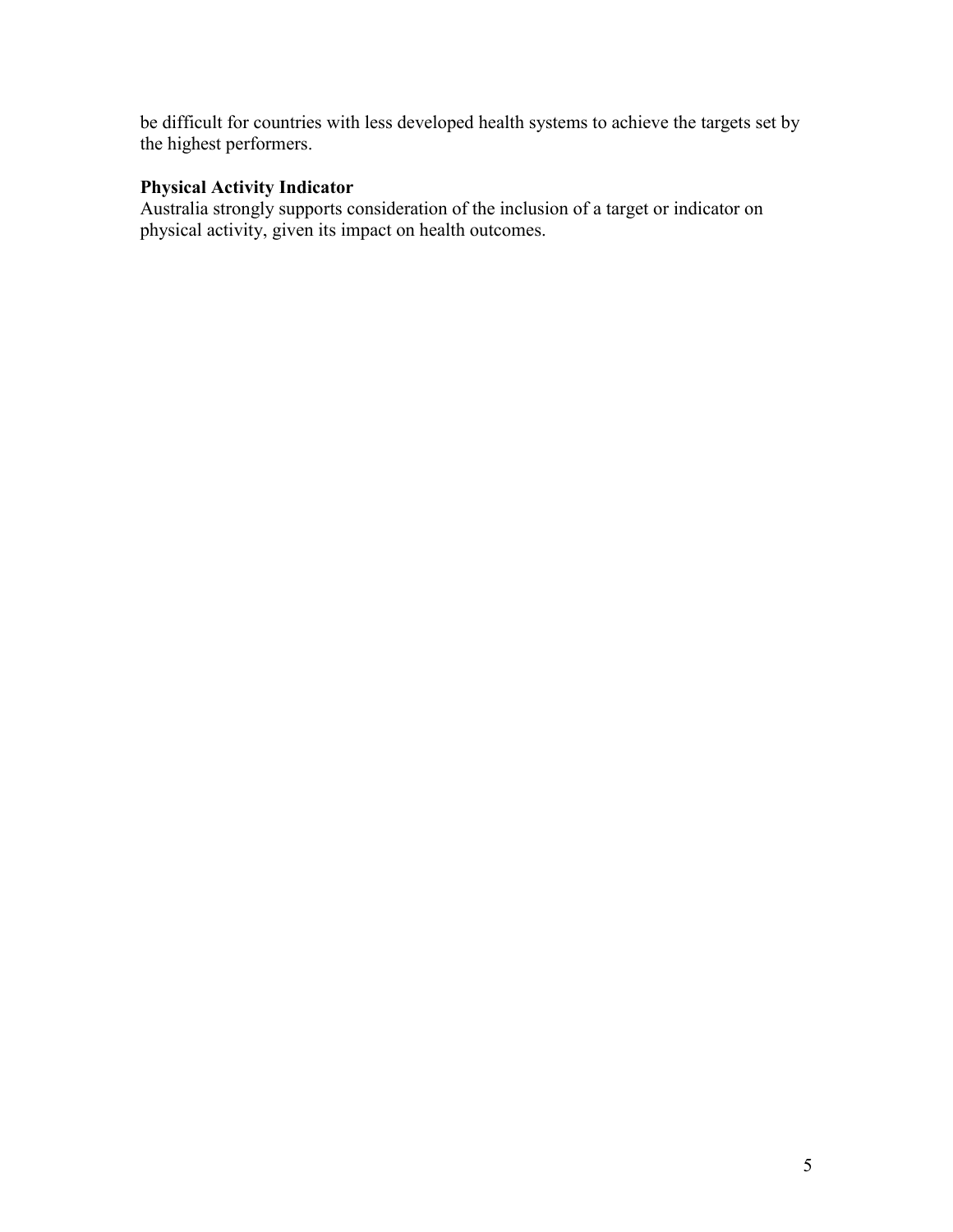#### **Detailed comments on proposed targets and indicators 1. Mortality from NCDs**

*Outcome target:* 25% relative reduction in overall mortality from cardiovascular disease, cancer, diabetes, or chronic disease.

*Indicator:* Unconditional probability of dying between ages 30–70 from, cardiovascular disease, cancer, diabetes, or chronic respiratory disease.

#### *Current picture:*

It is feasible to measure premature deaths from these 4 disease categories.

*Comments on proposed indicator/target:* It may be possible for developed countries, like Australia, to meet this target, particularly in relation to CVD and cancer. This is especially the case given the focus on reducing preventable and premature death through strong action on smoking and falling smoking and blood pressure levels etc. Mitigating against this is the unfavourable trends in physical activity, obesity and diabetes prevalence with little change in cholesterol levels nationally.

There may be difficulties in gathering accurate and timely data on cause of death that is specific enough to support measurement.

It is noted that the desired target will be expected to be met over a fifteen year period, whereas the reductions in mortality from NCDs occurred over thirty years. We note WHO's comment that the reduced time period has been considered in determining an achievable target.

As developing countries are also likely to lack the necessary mechanisms for ensuring accurate and detailed reporting and monitoring of relevant mortality data, it is possible that the upper percentile of countries will again have to realise significant mortality reductions to make the target achievable globally. This may be possible, given the current emphasis on preventive approaches to addressing NCDs and their primary causes, but it would detract from the achievement if the 25% target were realised without marked improvement occurring in less developed regions.

Under the National Indigenous Reform Agreement<sup>6</sup> (NIRA), Australian governments committed (2008) to six ambitious targets aimed at overcoming Indigenous disadvantage; two of which are relevant to the WHO targets:

- Close the gap in life expectancy within a generation (by 2031); and
- Halve the gap in mortality rates for Indigenous children under five within a decade (by 2018).

These 'Closing the Gap' targets are deliberately ambitious.

 $\overline{a}$ <sup>6</sup> This is an agreement between Commonwealth and State and Territory Governments in Australia describing funding arrangements and policy priorities relating to Aboriginal and Torres Strait Islander People in Australia.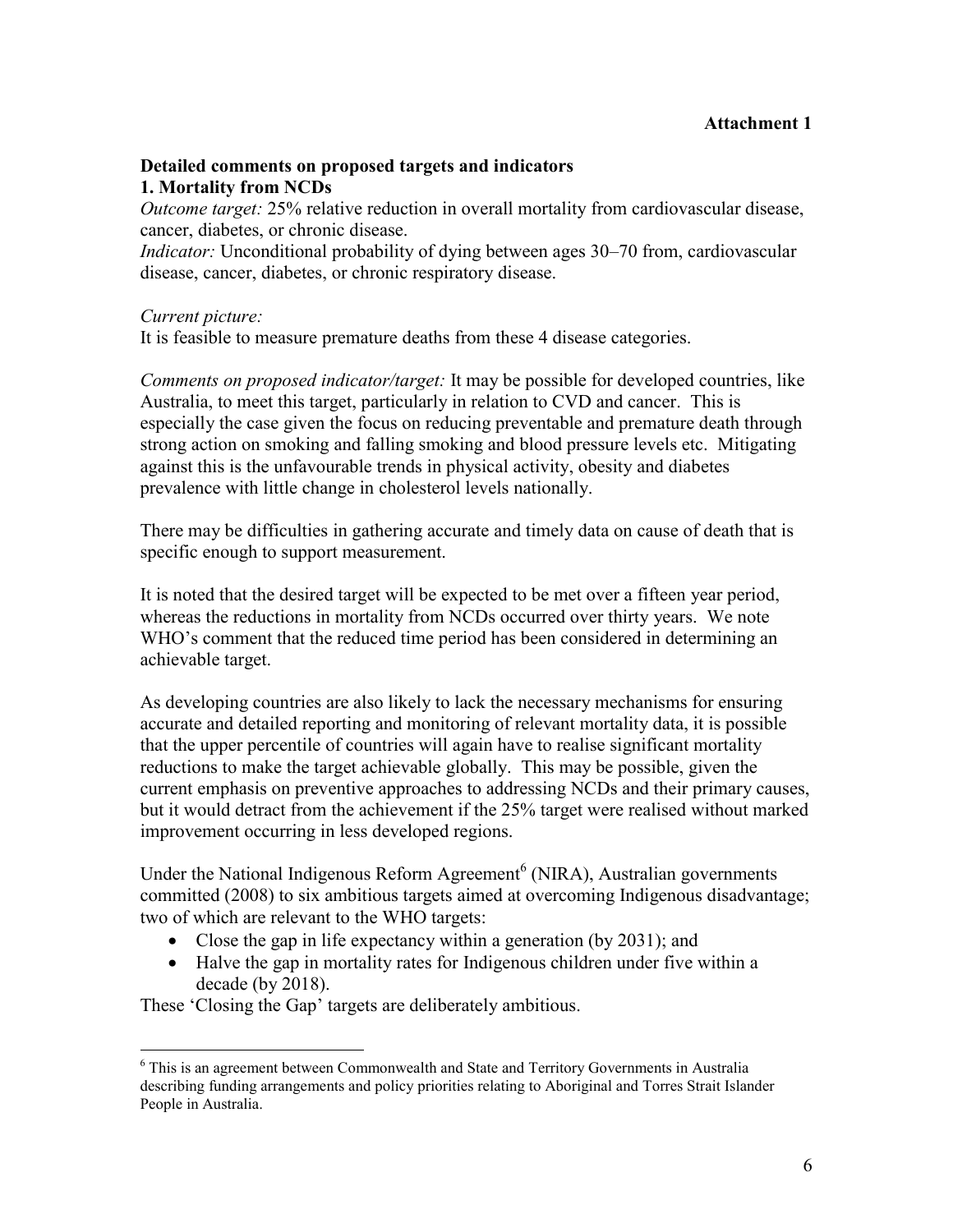## **2. Diabetes**

*Outcome target:* 10% relative reduction in prevalence of diabetes (where diabetes is defined as fasting plasma glucose  $\geq$  7.0mmol/L (126 g/dl) or on treatment for diabetes) (baseline year is 2010 and target year is 2025)

*Indicator:* Age-standardised prevalence of diabetes among persons aged 25+ years

## *Current picture*

Based on estimates from the Australian Diabetes, and Lifestyle (AusDiab) study in 1999- 2000, using measured data, the prevalence of diabetes was 7.5% among those aged 25 years and over.

*Source:* Dunstan D, Zimmet P, Wellborn T et al 2001. Diabesity and associated disorders in Australia 2000. International Diabetes Institute: Melbourne.

## *Comments on proposed indicator/target:*

There may be difficulties in meeting this target world-wide, with many countries experiencing rapidly rising rates of diabetes due to a range of factors, including increasing rates of obesity. While preventive measures have been in place over decades nationally and internationally, we have not yet begun to reverse the trend in diabetes prevalence.

Australia has a performance benchmark in its National Healthcare Agreement<sup>7</sup> to reduce the aged-adjusted prevalence rate for Type 2 diabetes to 2000 levels (equivalent to a national prevalence rate of 7.1%) by 2023.

Issues around measurement of this Australian target are still being resolved. The closest data collection to the baseline year is the 2011-13 Australian Health Survey. If a baseline measurement is required before 2010, the nearest data would be 1999-2000. Plans for future biomedical surveys are not yet in place. There may be similar issues in measuring the WHO global target.

# **3. Tobacco smoking**

*Exposure target:* 40% relative reduction in prevalence of current tobacco smoking (baseline year is 2010 and target year is 2025)

*Indicator:* Age-standardised prevalence of current tobacco smoking among persons aged  $15+$  years

# *Current picture*

 $\overline{a}$ 

The 2007-08 National Drug Strategy Household Survey (conducted in 2007-08) estimates that 18% of people in Australia aged 14 years or older were current smokers, comprising: 15.1% daily smokers, 1.5% weekly smokers and 1.4% less than weekly smokers.

<sup>7</sup> This is an agreement between Commonwealth and State and Territory Governments in Australia describing funding arrangements and policy priorities.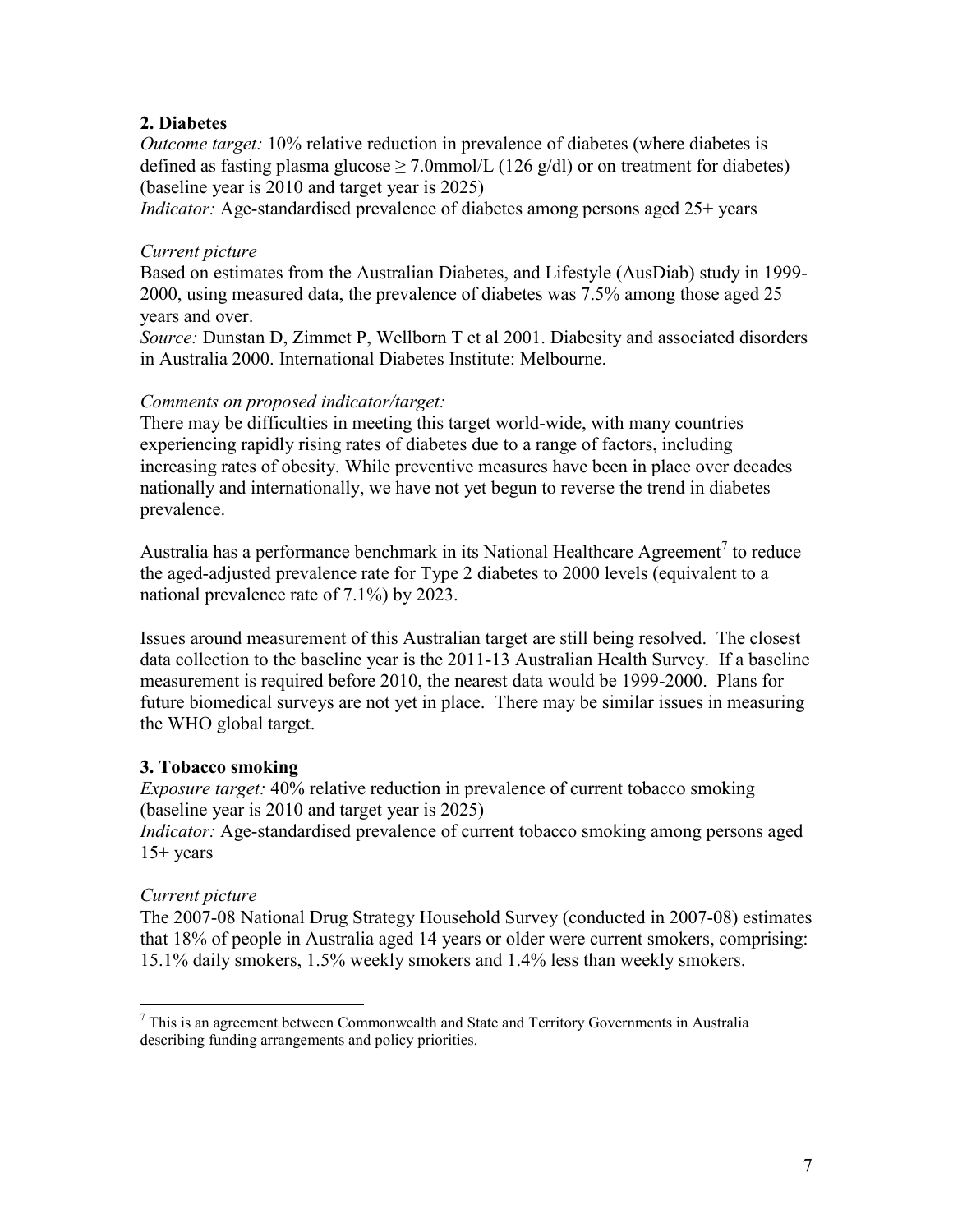#### *Comments on proposed indicator/target:*

The WHO Framework Convention on Tobacco Control (FCTC) is an enabler that has contributed to Australia's approach in developing and implementing tobacco control measures, using strategies to reduce both demand and supply of tobacco.

Australia has a performance benchmark in its National Healthcare Agreement to reduce the national smoking rate to 10% of the adult population and halve the Indigenous smoking rate by 2018 compared with 2009. A reduction to 10% of the adult population would represent a 33% reduction from 2007-08.

The definition of current tobacco smoking is appropriate as it encompasses the population at risk of tobacco smoking. The current national indicators (in the Healthcare Agreement) focus on daily smoking and this does not include all tobacco smokers, such as weekly and infrequent smokers.

There are two potential data sources for Australia: the National Drug Strategy Household Survey and the National Health Survey (2011-13 Australian Health Survey). Both surveys differ in response rates and collection methodology and a decision would need to be made on which data source would be used for this indicator to ensure appropriate analysis of change over time.

# **4. Alcohol**

*Exposure target:* 10% relative reduction in persons aged 15+ alcohol per capita consumption (APC) (baseline year is 2010 and target year is 2025) *Indicator:* Per capita consumption of pure litres of alcohol among persons aged 15+ years

#### *Current picture*

On a per capita basis, there were 10.4 litres of pure alcohol available for consumption per person in 2009–10, the same as in 2008–09. As a standard drink consists of 12.5 mls of pure alcohol, this is equivalent to an average of 2.3 standard drinks per day per person aged 15 years and over. The per capita consumption of pure alcohol has been around 10 litres since 2005.

#### *Comments on proposed indicator/target:*

The APC is not a targeted measure that focuses on the primary area of concern with alcohol, namely, long term harm. Reducing alcohol consumption associated with long term harm may be more easily achieved than a reduction in consumption of alcohol per capita.

APC would appear to be a crude measure of alcohol consumption as it merely estimates consumption by dividing the quantity of alcohol available for consumption by the estimated resident population of persons aged 15 years and over each year in Australia.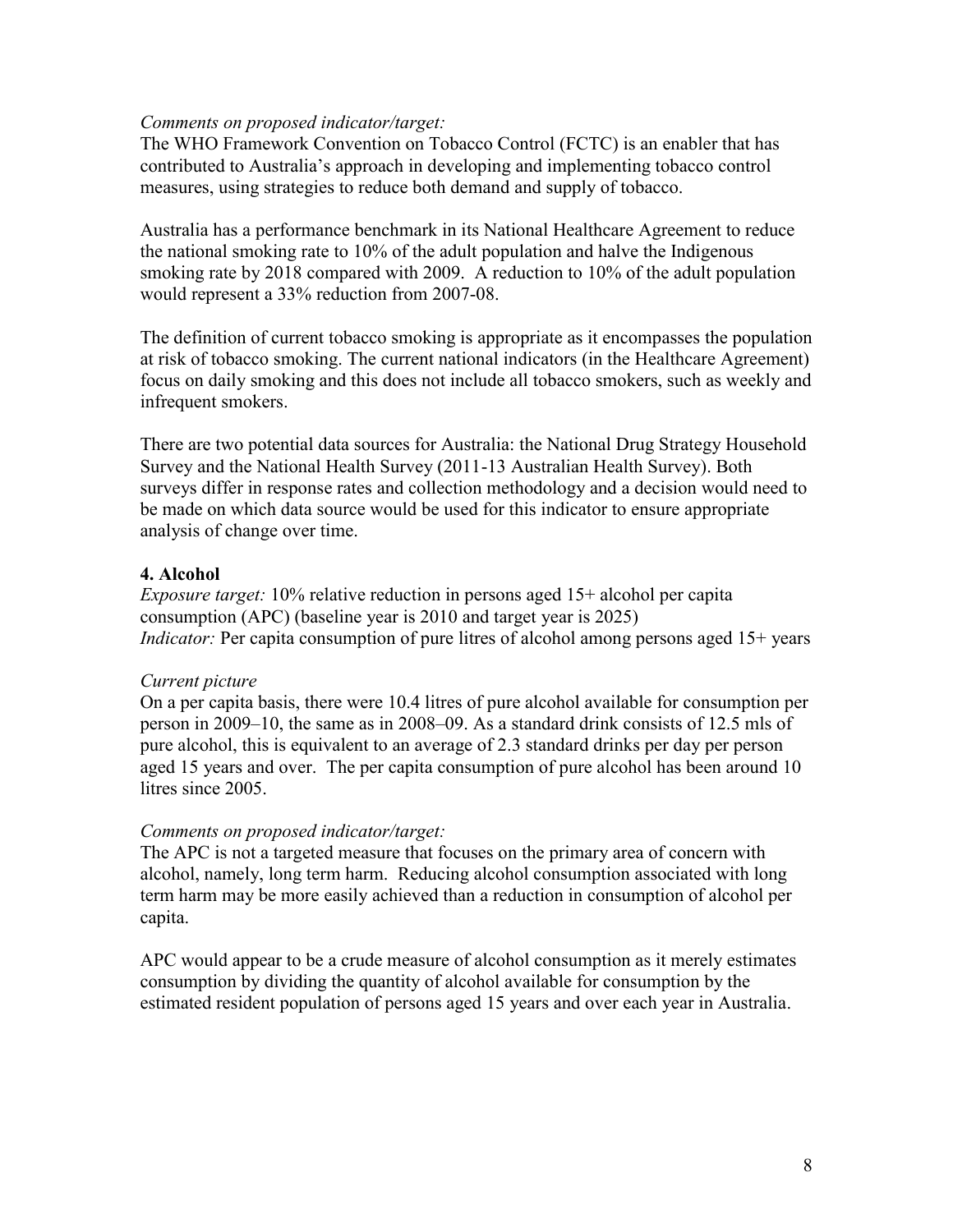In addition, no adjustments are made for:

- retail or wholesale storage;
- duty-free alcohol imported by individual overseas travellers; or
- for alcohol that has been stored or cellared, used in the preparation of food or discarded as waste.

Thus, the data source is not entirely reliable.

## **5. Dietary salt intake**

*Exposure target:* Mean population intake of salt less than 5 grams per day (baseline year is 2010 and target year is 2025)

*Indicator:* Age-standardised mean population intake of salt per day (where salt refers to sodium chloride and 5 grams of salt is approximately 2 g of sodium)

#### *Current picture*

Results from Food Standards Australia and New Zealand (FSANZ) analysis of sodium intake data from the 1995 National Nutrition Survey estimate that the mean sodium intake for Australians aged two years and above was 2.15g per day. *Source:* Boorman J, Cunningham J and McKerras D for FSANZ. Salt intake from processed food and discretionary use in Australia. Poster presentation. Canberra: FSANZ. This is the most recent sodium intake data available in Australia at this time.

## *Comments on proposed indicator/target:*

Australia considers the salt target to be ambitious and would not support this target as it would be difficult to achieve and measure. It is difficult at this stage to commit to a target in the absence of current data on consumption of salt.

The Nutrient Reference Values for Australia and New Zealand currently recommends an upper limit of 2300mg of sodium intake per person per day, which equates to 6g of salt. This level has been set on the basis of population studies showing low levels of hypertension (less than 2%) and no other observed adverse effects in communities with intakes below this level. Thus, Australia would like to further understand the rationale for the target level of 5g per day was set.

The monitoring of this target in Australia is a significant issue. The most recent data on salt consumption for adults is from the 1995 National Nutrition Survey. The Australian government is currently conducting the Australian Health Survey, with collection of both dietary intake data, and biochemical parameters (including spot sample urine collection) with results available from May 2012. At this stage there is no commitment to conduct further surveys.

Most of the salt consumption in the Australian diet is in processed foods and meals prepared outside the home. The Australian government is working with the food industry to reduce the salt content of some food products through a voluntary reformulation program. The sodium reduction targets are specific to each category - for example, a 15 per cent reduction for ready-to-eat breakfast cereals that exceed 400mg of sodium per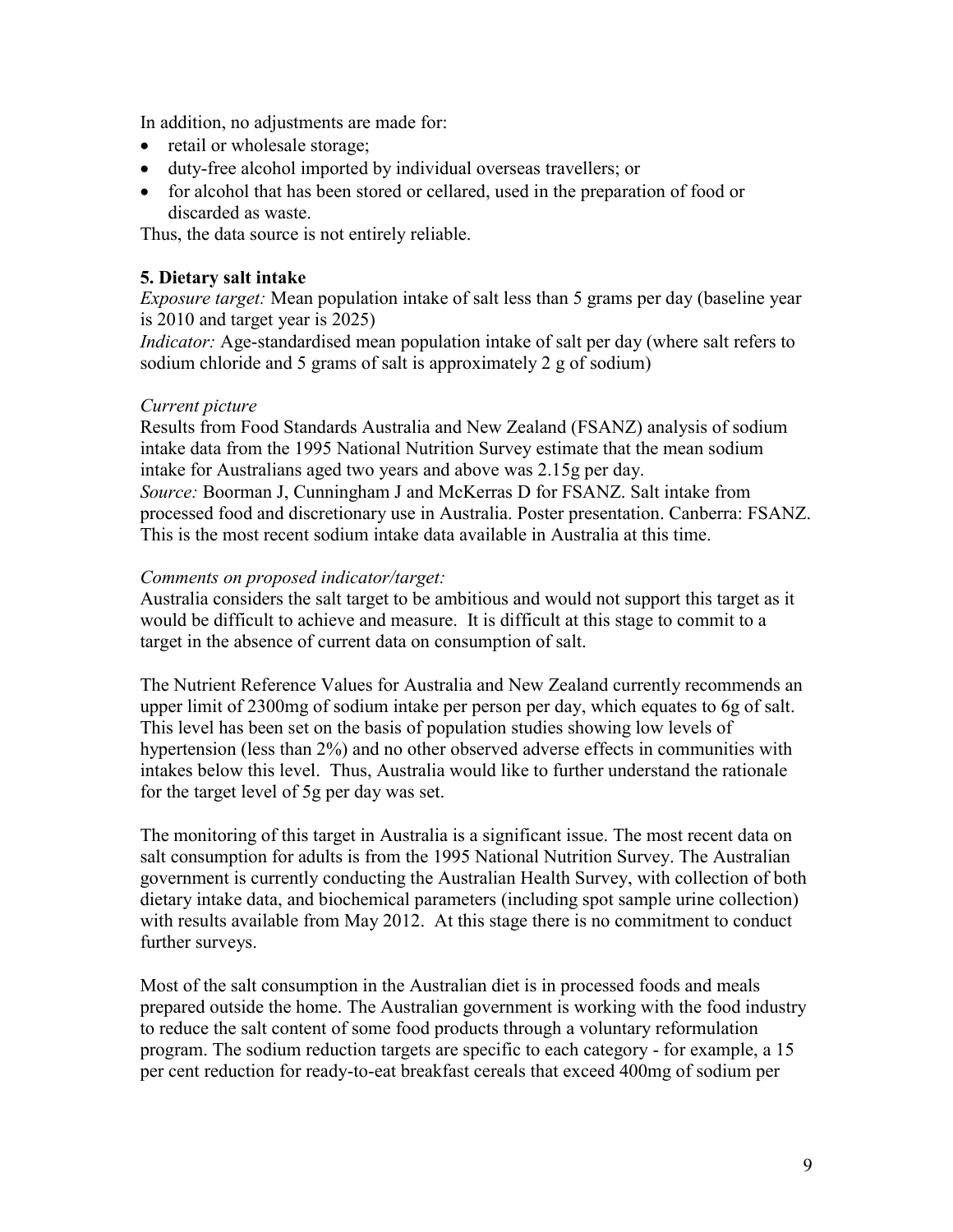100g by the end of 2014. To date, individual sodium reformulation targets have been set for Bread, Breakfast Cereals, Simmer Sauces, Processed Meats and Soups.

# **6. Blood pressure/Hypertension**

*Exposure target:* 25% relative reduction in prevalence of raised blood pressure (where raised blood pressure is defined as systolic blood pressure  $\geq 140$  and/or diastolic blood pressure  $\geq$  90) (baseline year is 2010 and target year is 2025)

*Indicator:* Age-standardised prevalence or raised blood pressure among persons aged 25+ years

# *Current picture*

Based on estimates from the Australian Diabetes, Obesity and Lifestyle (AusDiab) study in 1999-2000, using measured data, the prevalence of high blood pressure was 29% of people aged 25 years and over.

*Source:* Dunstan D, Zimmet P, Wellborn T et al 2001. Diabesity and associated disorders in Australia 2000. International Diabetes Institute: Melbourne.

# *Comments on proposed indicator:*

The capacity for countries to achieve this target appears reliant on health promotion and preventive health activities to facilitate lifestyle change and access to effective, affordable antihypertensive medication. It is likely that many countries (particularly developing ones) lack the capacity to implement the broad scale awareness campaigns required. Antihypertensive medications are highly effective depending on their availability and population compliance once prescribed.

The closest data collection to the baseline year is the 2011-13 Australian Health Survey. If a baseline measurement is required before 2010, the nearest data would be 1999-2000. There is no collection planned for the target year 2025.

In addition, despite the effectiveness of anti-hypertensive medication, persistence with medication has been found to be poor, with as few as 15% of patients persisting with treatment after three years.<sup>8</sup>

# **7. Obesity**

*Exposure target:* No increase in obesity prevalence (where obesity is defined as a Body Mass Index (BMI)  $\geq$  30kg/m<sup>2</sup>, baseline year is 2010 and target year is 2025) *Indicator:* Age-standardised prevalence of obesity among persons aged 25+ years

# *Current picture*

In 2007-08, based on measured data collected in the National Health Survey 25% of Australians aged 18 years and over were obese.

 $\overline{a}$ <sup>8</sup> Hasford J, Schroder-Bernhardi D, Rottenkolber M et al (2007). *Persistence with antihypertensive treatments: results of a 3-year follow-up cohort study.* European Journal of Clinical Pharmacology, 63(11):1055-1061.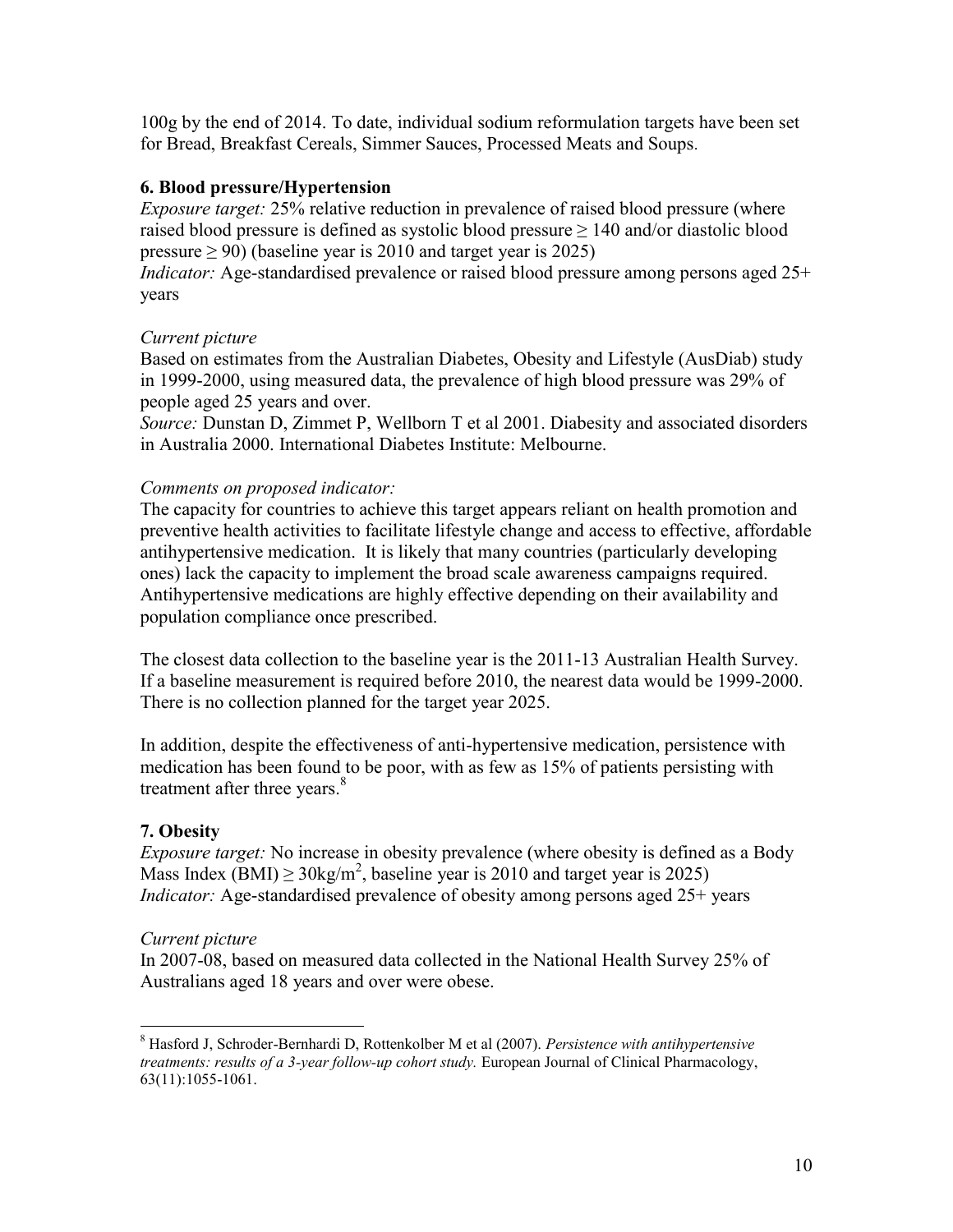#### *Comments on proposed indicator/target*

The inclusion of obesity as an indicator is supported, however, it is suggested that 'no increase in overweight prevalence' is included as a target.

This would be a more achievable target than 'no increase in obesity prevalence' as the interventions to prevent overweight present a lower risk to the individual and require less involvement of the health system.

The interventions for the obese can be costly and high risk, and would be difficult for most countries to support. For example, for individuals who are obese, intensive weight management interventions such as very low energy diets, weight loss medication and bariatric surgery are recommended.

In Australia, the Federal, State and Territory governments have funded initiatives to increase healthy eating and physical activity as a strategy to prevent overweight and obesity. This is supported by evidence that lifestyle intervention (healthy eating plan, increased physical activity and behavioural modification) has been shown to have some effect in addressing obesity. These initiatives also bring a range of health benefits beyond weight loss.

Australia has a performance benchmark in its National Healthcare Agreement to increase by 5 percentage points the proportion of Australian adults and Australian children at a healthy body weight by 2017 compared with 2009.

The National Partnership Agreement on Preventive Health<sup>9</sup> (NPAPH) includes a performance benchmark of any increase in proportion of adults at unhealthy weight held at less than five per cent from baseline for each state by 2013: proportion of adults at healthy weight returned to baseline level by 2015. The NPAPH performance benchmark is acknowledged as ambitious. An analysis of the unhealthy weight benchmark indicates that to meet this target the rate of 5-year weight gain in Australia would need to be 75% less than it was between 2000 and 2005.

The definition of obesity is consistent with national standards. The closest data collection to the baseline year is the 2011-13 Australian Health Survey. If a baseline measurement is required before 2010, the nearest data would be 2007-08 National Health Survey. As yet there is no collection planned for the target year 2025.

#### **8. Prevention of heart attack and stroke**

 $\overline{a}$ 

*Exposure target*: 80% coverage of multidrug therapy (including glycaemic control) for people aged 30+ years with a 10 year risk of heart attack or stroke  $\geq$  or existing cardiovascular disease

*Indicator:* Percentage of estimated people aged 30 years+ with a 10 year risk of heart attack or stroke  $\geq 30\%$ , or existing cardiovascular disease who are currently on multiple drug therapy (including glycaemic control)

<sup>&</sup>lt;sup>9</sup> This is an agreement between Commonwealth and State and Territory Governments in Australia describing funding arrangements and policy priorities on preventive health.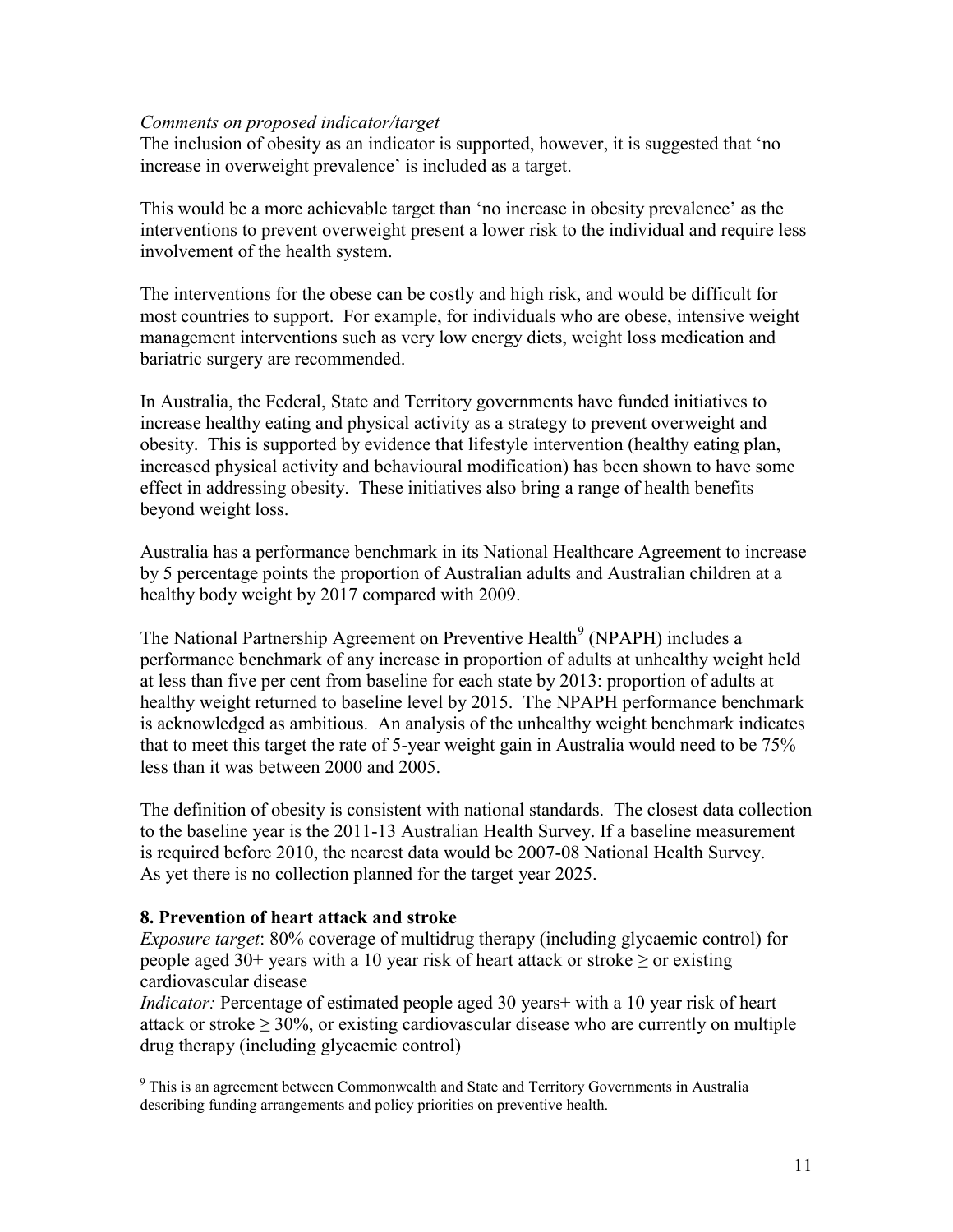## *Current picture*

There are no data available at present in Australia on this target.

## *Comments on proposed indicator/target*

Australia notes that if this target were met, it would be a very cost effective mechanism in treating NCDs. However, it also notes that there may be some difficulties posed in gathering the data to measure the target. In addition, persistence with relevant medications has been found to be sub-optimal.<sup>10</sup>

# **9. Cervical cancer screening**

*Exposure target:* 80% of women between ages 30-49 screened for cervical cancer at least once (baseline year is 2010 and target year is 2025)

*Indicator: Prevalence of women between ages 30-49 screened for cervical cancer at least once*

## *Current picture*

Approximately 84% of women between the ages of 20 and 69 years have screened once between 2005 and 2009. Australia currently recommends cervical screening once every two years for women between 18 and 69 years of age. In 2008-09, 3,802,203 Australian women had Pap smears. Of these 3,638,941 (95.7%) were in the target age group 20–69 years. This represents age-standardised rates of 58.2% for all women and 58.6% for women aged 20–69 years meeting these recommendations.

#### *Comments on proposed indicator/target*

While this target is supported, a key component of a screening program is the ability for abnormal test results to be followed up and treated appropriately. If access to follow-up is not achievable in some countries, the target will not impact on mortality rates.

# **10. Elimination of industry produced trans-fats from the food supply**

*Exposure target:* Elimination of industrially produced trans-fats (PHVO) from the food supply

*Indicator:* Adoption of national policies that eliminate partially hydrogenated vegetable oils (PHVO) in food supply

#### *Current picture*

There has been a decline in PHVOs in Australia from manufactured sources by around 25-45% since 2007.

A review of the Australian food supply conducted in 2009 by Food Standards Australia New Zealand found that contributions of trans fatty acids to energy intake in Australia averages 0.5%, which is well below the intake goal of 1% proposed by the World Health Organisation.

 $\overline{a}$ <sup>10</sup> AIHW (2007). *Medicines for cardiovascular health: are they used appropriately?*, page 27-30.